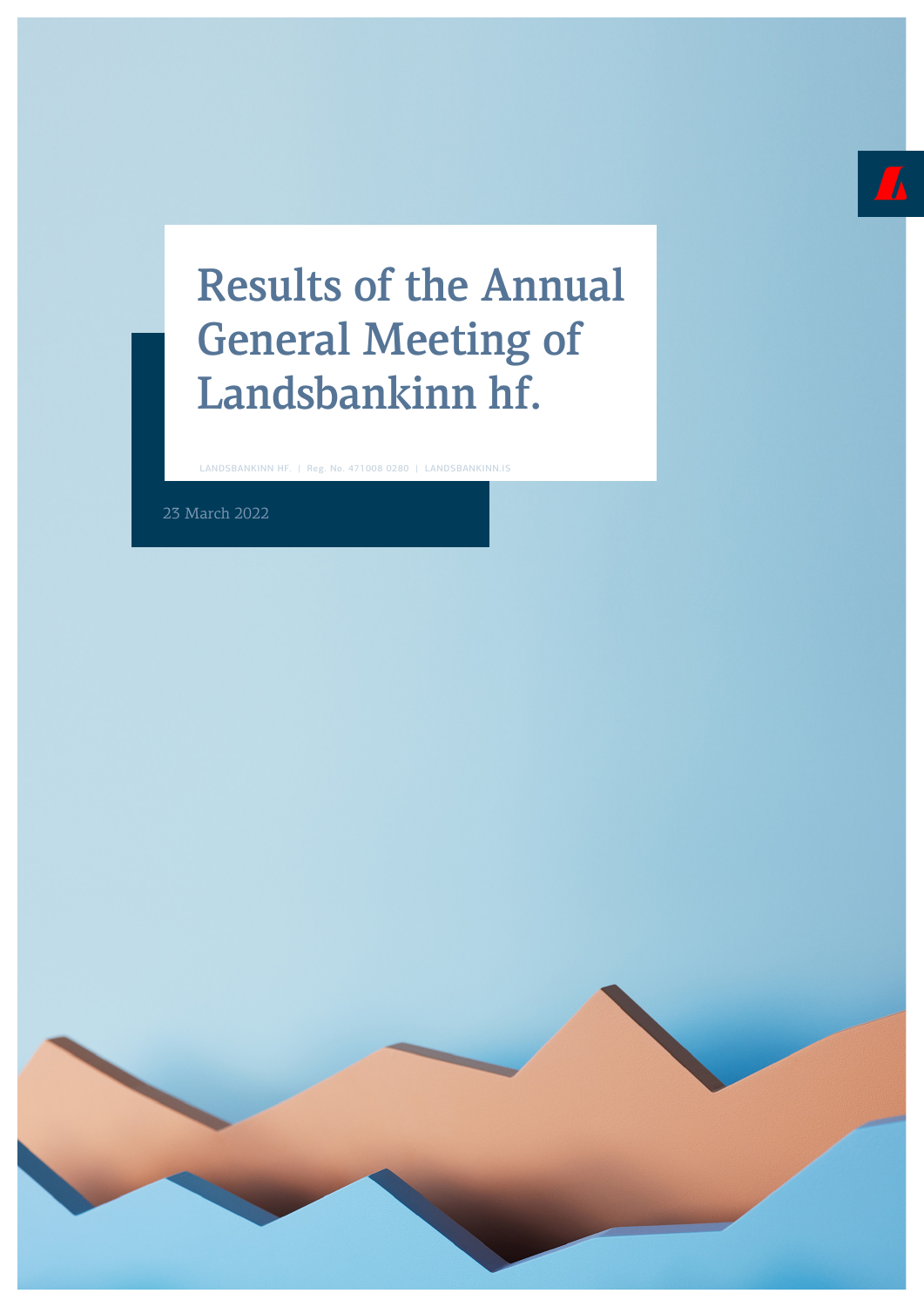# Results of the Annual General Meeting of Landsbankinn hf.

# **23 March 2022**

### **1. Annual financial statements for the past operating year, together with a report from the auditor**

The annual financial statements of Landsbankinn hf. for 2021 were approved.

#### **2. Decision on the payment of dividends and disposition of profit from the accounting year 2021**

The AGM approved the motion of the Board of Directors to pay shareholders a dividend amounting to ISK 0.61 per share for the 2021 financial year and to pay the dividend in two instalments. The first date of payment (ISK 0.31 per share) shall be 30 March 2022. The latter date of payment (ISK 0.30 per share) shall be 21 September 2022. The total dividend for the accounting year 2021, based on outstanding shares, amounts to ISK 14,409 million, equivalent to 50% of the year's profit.

The meeting also approved payment of a special dividend of ISK 0.26 per share. The date of payment of the special dividend shall be 28 April 2022. The amount of the special dividend based on outstanding shares is ISK 6,141 million.

Right to the aforementioned dividend payments (record date) shall be based on the register of shareholders at end of business on the day of the AGM, 23 March 2022, unless Landsbankinn hf. receives notification of the assignment of dividend through the transfer of shares.

|                  | <b>Record date</b> | Due date for payment | <b>ISK per share</b> | <b>Amount</b> |
|------------------|--------------------|----------------------|----------------------|---------------|
| First payment    | 23.03.2022         | 30.03.2022           | 0.31                 | ISK 7,323 m   |
| Latter payment   | 23.03.2022         | 21.09.2022           | 0.30                 | ISK 7,086 m   |
| Special dividend | 23.03.2022         | 28.04.2022           | 0.26                 | ISK 6,141 m   |
| <b>Total</b>     |                    |                      | 0.87                 | ISK 20,550 m  |

#### *Dividend in 2022:*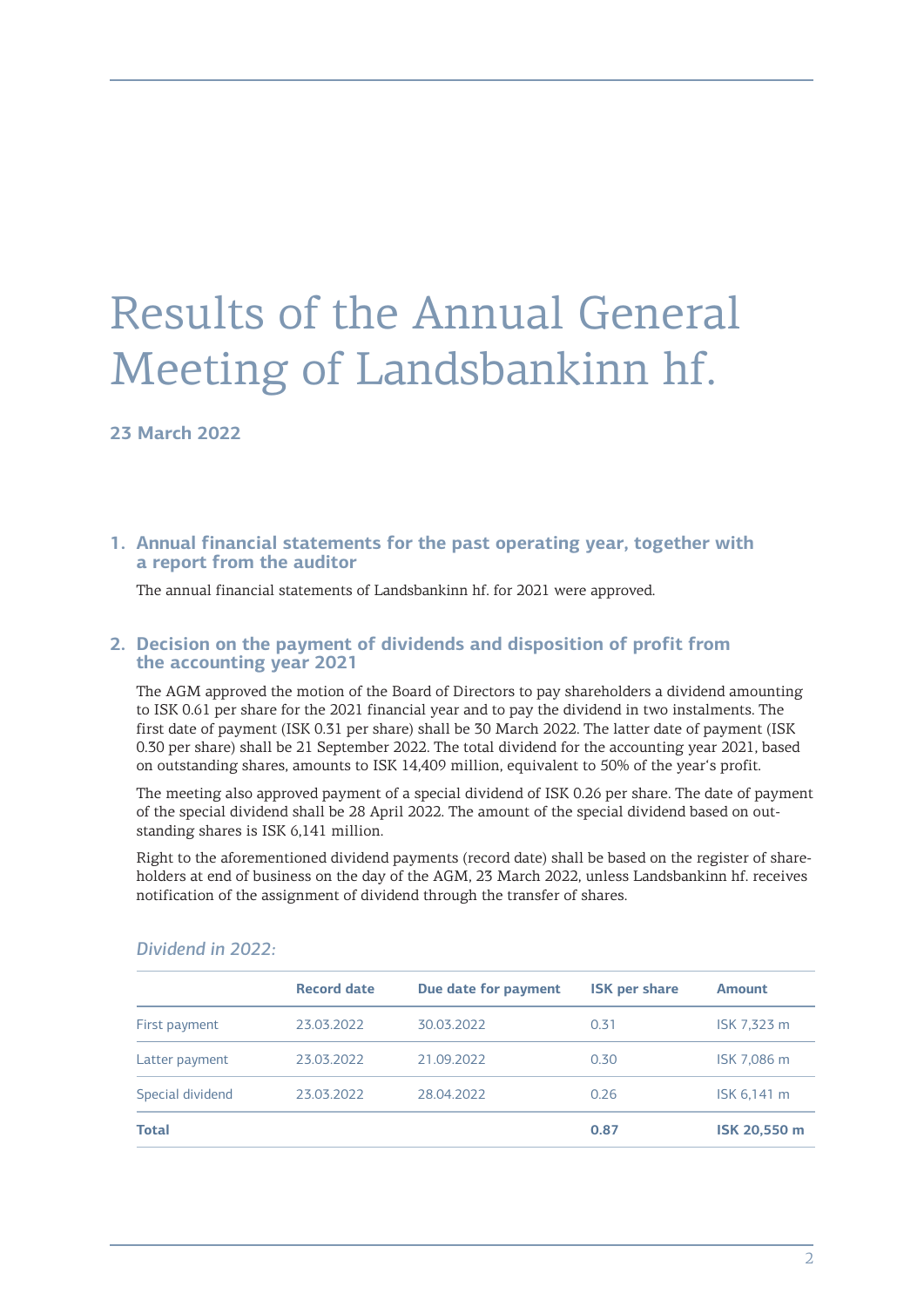# **3. Remuneration Policy proposed by the Board of Directors**

The AGM approved the following Remuneration Policy proposed by the Board:

# *Article 1 Objective*

Landsbankinn hf. emphasises hiring and employing exceptional personnel. The aim of the Remuneration Policy is to make Landsbankinn a desirable workplace for qualified employees to ensure the Bank's competitiveness, continued development and acceptable profitability. A remuneration policy incorporates objectives on confidence in the Bank's management and operation, that the Bank leads the field in good governance and social responsibility, that its interests are always protected, not least its reputation and credibility, and that it operates in accordance with the principles, values and business ethics that properly apply to a publicly-owned bank.

The Remuneration Policy shall support sound operation in the long term and not encourage unreasonable risk-taking. It is the Bank's aim that the terms of employment of executives and other employees are competitive yet moderate and not leading. In determining terms of employment, responsibility and performance shall be taken into account, as well as equal rights perspectives.

# *Article 2 Remuneration*

The State Ownership Policy for Financial Undertakings from February 2020 states that a remuneration policy shall be competitive yet moderate and not leading.

Competitive remuneration here means that the Bank shall be able to attract and retain qualified personnel and that the Bank can be competitive as regards human resources without offering the highest wages.

The point about wages not being leading means that wage developments in a wider context shall be taken into account, as well as the impact on wage developments in general. Remuneration that falls in the top bracket offered in the labour market, while not the highest, is considered leading.

Moderation involves careful and considered wage decisions that do not promote a great or growing wage gap, having regard for responsibility, duties and performance. Natural regard shall also be had for the terms offered by companies majority-owned by the State to employees in similar job positions. Major salary changes over a short period are to be avoided. Rather, wages should be raised regularly and in line with general wage development. The arrangement of wages and other benefits shall be as simple and transparent as possible.

# *Article 3 Remuneration Committee*

The Bank's Remuneration Committee is comprised of three Directors of the Board. The role of the Remuneration Committee is to guide the Board of Directors and CEO in determining the terms of employment of key executives. The Committee shall ensure that the terms of employment of the Bank's key executives are within the framework provided by the Remuneration Policy and report on its implementation yearly in connection with the Bank's AGM. The conclusions of the report shall be included in the Bank's annual report. The Committee shall monitor the developments of collective bargaining agreements, trends in salary expenses and employee numbers. The Board of Directors shall set rules of procedure for the Committee, further providing for its role, and publish the rules on the Bank's website.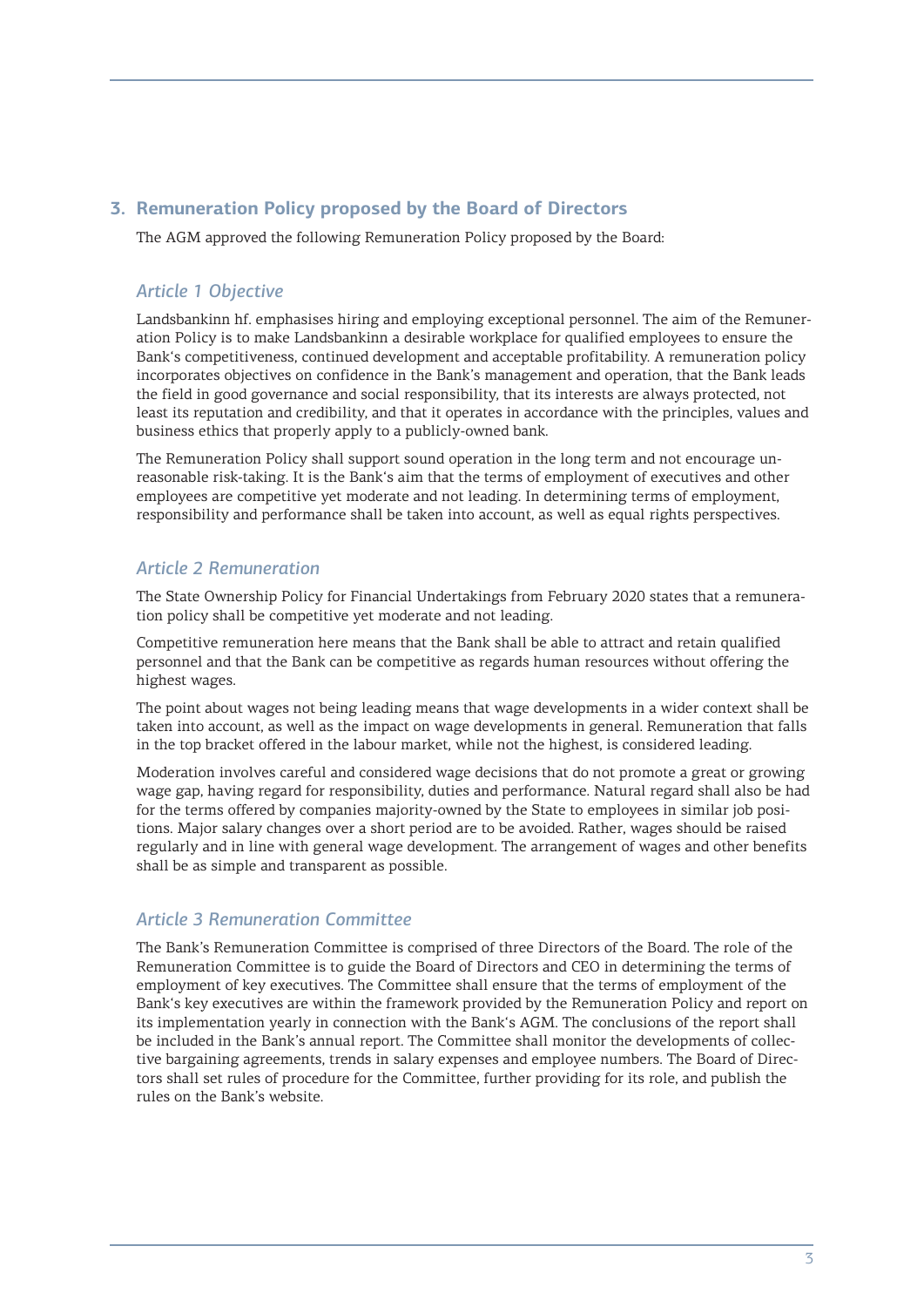# *Article 4 Directors' terms of employment*

Directors of the Board shall receive a set monthly salary in accordance with the decision of the AGM each year as provided for in Article 79 of Act No. 2/1995, on Public Limited Companies. Directors shall also receive a salary for participation in the work of sub-committees of the Board. In determining the salary amount, consideration shall be had for hours spent on the job, the responsibilities borne by the Directors and the Bank's performance. Pension fund contributions shall be paid on salaries to Directors in accordance with labour market rules. The Remuneration Committee presents the Board of Directors with a substantiated proposal for salaries to Directors in the coming operating year. The Board of Directors deliberates on the Committee's proposal and submits a final proposal on remuneration to the AGM. The Bank reimburses Directors domiciled outside the capital region for travel expenses. Directors may not conclude severance agreements with the Bank.

## *Article 5 Remuneration to the CEO and executives*

Remuneration to the CEO and executives of the Bank shall be competitive yet moderate and not leading, cf. Article 2 of this Remuneration Policy.

Agreements with the CEO and the Bank's key employees shall not include severance pay in excess of provisions in employment contracts, collective bargaining agreements and legal provisions. The contractual notice period of the CEO and key employees shall not exceed twelve months, having regard for duties and responsibilities.

# *Article 6 Remuneration policies of subsidiaries etc.*

The Board of Directors of the Bank shall encourage subsidiaries to adopt remuneration policies that are competitive yet moderate and not leading.

The Board of Directors shall further promote the clear inclusion of the remuneration guidelines set forth in Article 2 of this Remuneration Policy.

The CEO shall submit to the Board of Directors draft remuneration policies for subsidiaries, as well as a proposal for remuneration to directors of their boards.

#### *Article 7 Varying terms*

The Bank shall not conclude or authorise agreements that provide for performance-linked payments, i.e. not authorise agreements that provide for remuneration based on performance which is not included in regular terms of employment, whereby the final amount or scope of payment cannot be determined in advance.

Any move by the Board of Directors to instigate a bonus system within the Group must first be approved by a shareholders' meeting.

#### *Article 8 Directors' and officers' (D&O) insurance*

Landsbankinn shall ensure that it has an active D&O insurance policy in place at each time, covering the Directors of the Board, the CEO and key personnel, both current and former, for their work for the Bank in accordance with the provisions of the policy in question.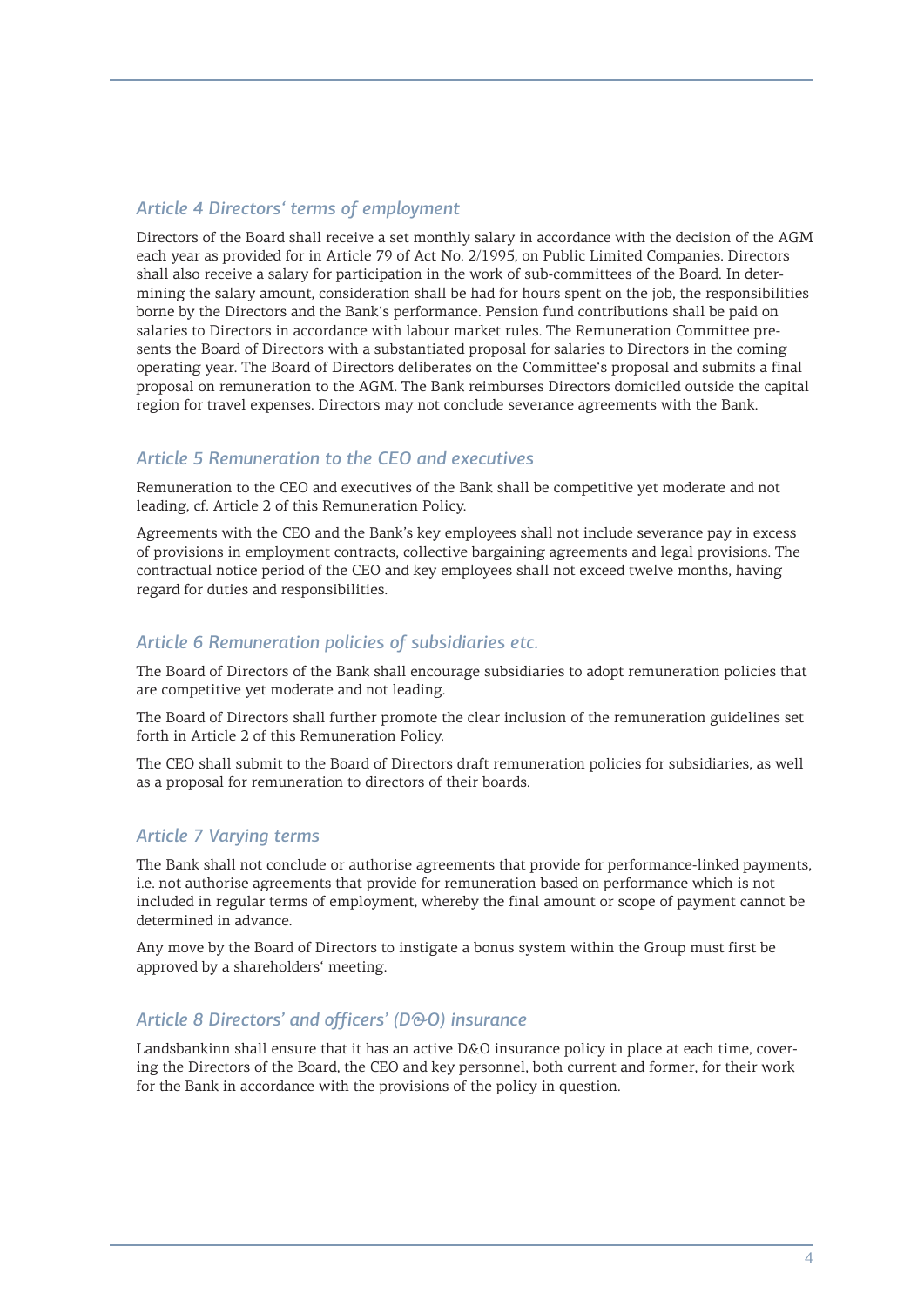### *Article 9 Information disclosure*

The Bank shall disclose the terms of remuneration to Directors of the Board, CEO and all key personnel in its annual report.

This Remuneration Policy shall be published on the Bank's website.

## *Article 10 Approval of the Remuneration Policy etc.*

Landsbankinn's Remuneration Policy shall be approved by its Board of Directors. The Remuneration Policy shall be submitted to the Bank's AGM for approval, rejection or amendment, in accordance with Article 79 (a) of Act. No. 2/1995, on Public Limited Companies.

The Remuneration Policy may be reviewed more frequently than once yearly and any amendments submitted to a shareholders' meeting for approval.

The Remuneration Policy is guiding for the Bank and the Board of Directors. The Board of Directors shall record any deviations from the Remuneration Policy along with substantiated grounds for such deviation. Deviations shall be presented to the Bank's next AGM.

#### **4. Motions to amend the Articles of Association**

No motions to amend the Articles of Association were submitted to the AGM.

#### **5. Election of the Board of Directors**

The following persons were elected Directors and Alternates, to serve on the Board of Landsbankinn hf. until its next Annual General Meeting.

Helga Björk Eiríksdóttir Sigríður Olgeirsdóttir Berglind Svavarsdóttir Sigurður Jón Björnsson Elín H. Jónsdóttir Guðbrandur Sigurðsson Guðrún Blöndal Helgi Friðjón Arnarson Thorvaldur Jacobsen

#### **Directors: Alternates:**

Helga Björk Eiríksdóttir was elected Chairman of the Board of Directors.

#### **6. Election of the auditor**

The meeting elected the Auditor General as auditor of Landsbankinn hf. for the 2022 operating year. The Auditor General, in accordance with an authorisation to outsource tasks, and following a tender process, has nominated auditing firm PricewaterhouseCoopers ehf. as auditor of the annual financial statements of Landsbankinn hf. for the operating year 2022.

#### **7. A decision on remuneration to members of the Board of Directors for the next term of office**

The AGM approved salaries to Directors in the amount of ISK 473,000 per month, that the Chairman receive ISK 824,000 per month and the Vice-chairman receive ISK 588,000. In addition, Directors shall receive ISK 236,000 per month for membership in Board sub-committees and the chairmen of these committees shall receive an additional ISK 53,000 per month. Alternates to the Board shall